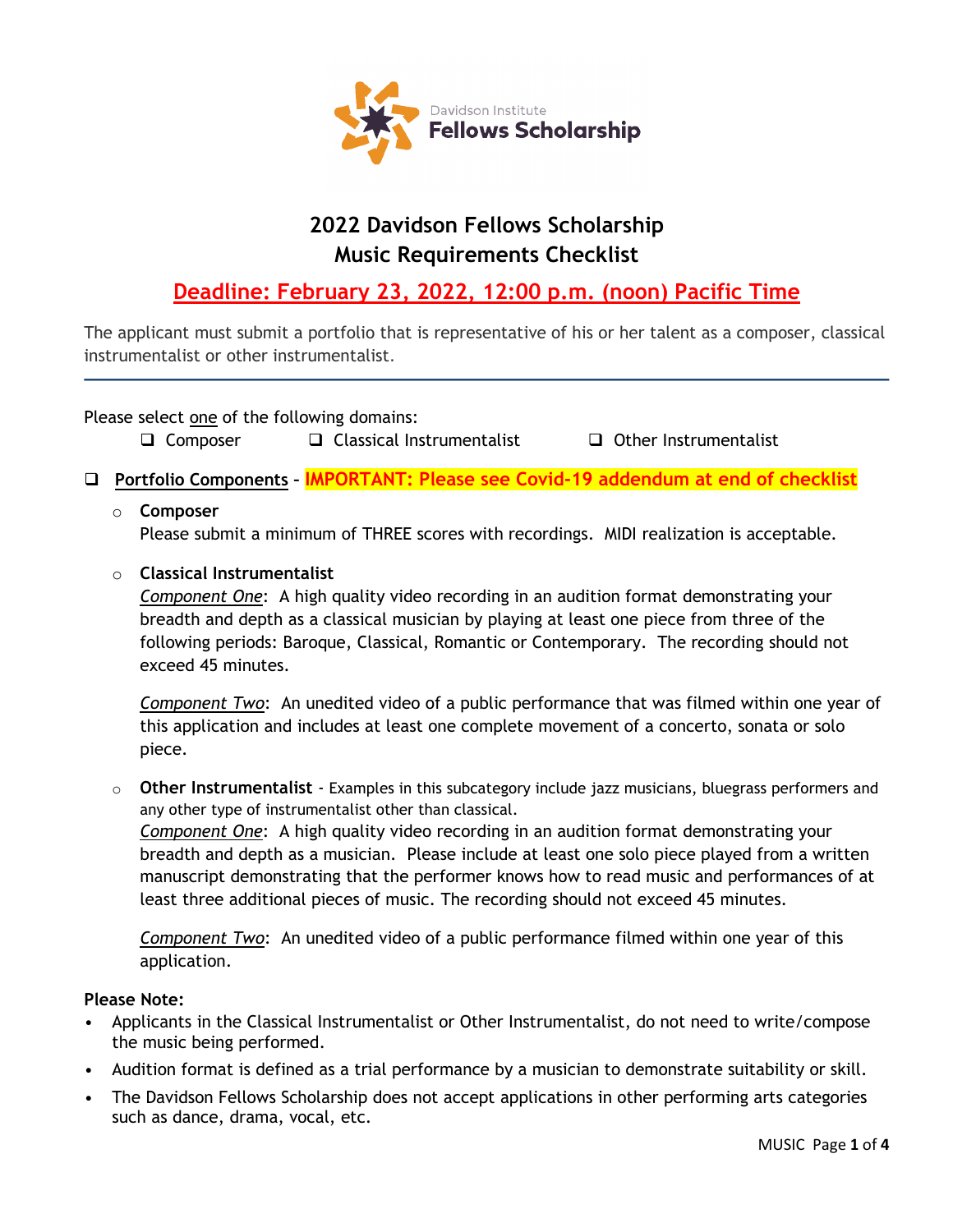

#### **Two Nominators Required**

Two individuals who are familiar with your work must each submit a Davidson Fellows Nominating Form. Family members/relatives may not serve as nominators.

Forms must be submitted directly by the nominator to the Davidson Institute on or before the submission deadline of February 23, 2022, 12:00 p.m. (noon) Pacific Time. Both nominators are required. Applications with missing Nominating Forms as of the February 23, 2022 deadline will be disqualified.

### **Attachments to the Davidson Fellows Application**

All attachments are to be completed by the applicant. The word count or length of the attachments is up to the applicant.

Note: Applicants in ALL categories must submit Attachments 1 through 3.

- **ATTACHMENT ONE:** Process Essay
	- o **Part One**: Please answer the following questions:
		- What inspired you to pursue this work?
		- How much time (hours/days/months) did it take you to complete this work?
		- How did you organize the work that went into doing it?
		- What difficulties did you encounter and how did you handle them?
	- o **Part Two**: Please answer the following questions:
		- Where was the work completed?
		- Who supervised your work? (Give names, titles, addresses, e-mail, and phone numbers)
		- What help have you received in doing this work?
		- List who helped you and what assistance he/she provided. (Please include individuals who offered equipment, ideas, critiques, materials, methodology, etc.)
	- o **Part Three**: Please tell us how Covid-19 has impacted your work. Be candid! It is important for the judging panel to know how the pandemic shutdown affected your work.
		- Did Covid-related closures impact your portfolio? If so, how did you adapt?
		- Did the pandemic affect your progress as a musician? If so, where do you think your musicianship would be at this point had there not been a pandemic?
		- Did Covid impact your portfolio in other ways?
		- Is there anything else you'd like us to know?

#### **ATTACHMENT TWO:** Significance and Benefit to Society Essay

Please explain why your submission qualifies as a significant piece of work, as defined by at least one of the following criteria: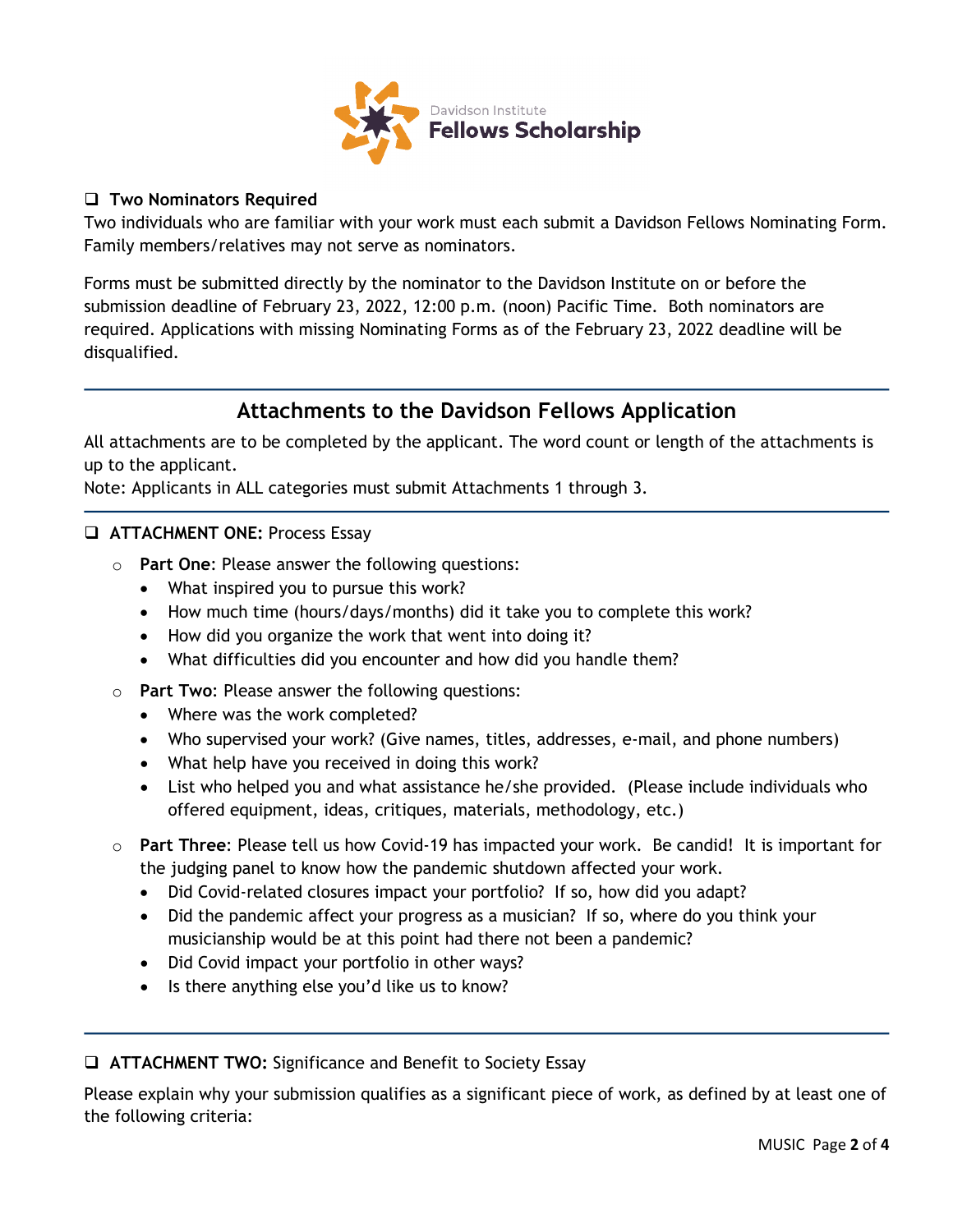

- exceptional creativity
- a new idea with high impact and/or broad implications
- an innovative solution with regional, state and/or national implications
- an important advancement that can be replicated and built upon
- an interdisciplinary discovery with the potential to effect positive change
- a prodigious performance

Also, please explain how your work may make a positive contribution to society or has social relevance.

**ATTACHMENT THREE**: Video Describing Work

Submit a maximum 10-minute, home-production quality video recording. You are encouraged to speak "from the heart" in your video, rather than reading directly from a script. The video is a chance to talk about a topic not addressed in the essays or to expand upon a point the essays touched on only briefly. Suggestions for the structure of the video:

- In the first few minutes, you could briefly describe your submission summarizing why it was done, its significance, its benefit to society/social relevance and other details of your accomplishment.
- Continue by describing how you became interested in this project, how it evolved and how working on it has helped you develop your talents.
- Next, describe how your submission fits into the larger context of the field of study and describe the specific ideas/people/theories that influenced your work.
- Conclude your video with a brief description on how you think your work/talent could be applied/highlighted.

**Submission Details -** Due to large file size, music applicants are asked to submit their required components on YouTube.

YouTube video upload instructions:

- Go to [www.YouTube.com](http://www.youtube.com/)
- Either create an account (it's free) or sign in
- Click "Upload" in the top menu bar and follow the directions [here,](http://www.google.com/support/youtube/bin/answer.py?answer=181547) to make the video **UNLISTED**. (The Unlisted setting insures that your video will only be viewed by the Davidson Fellows Program and its judges, or anyone else you send the URL to.)
- Copy and paste the link to this video as Attachment Three.

## **IMPORTANT: Covid-19 addendum**

**For COMPOSERS**: If you have had a live performance or premiere of your composition(s) cancelled, please detail the organization you were going to have a performance with, and when and where the